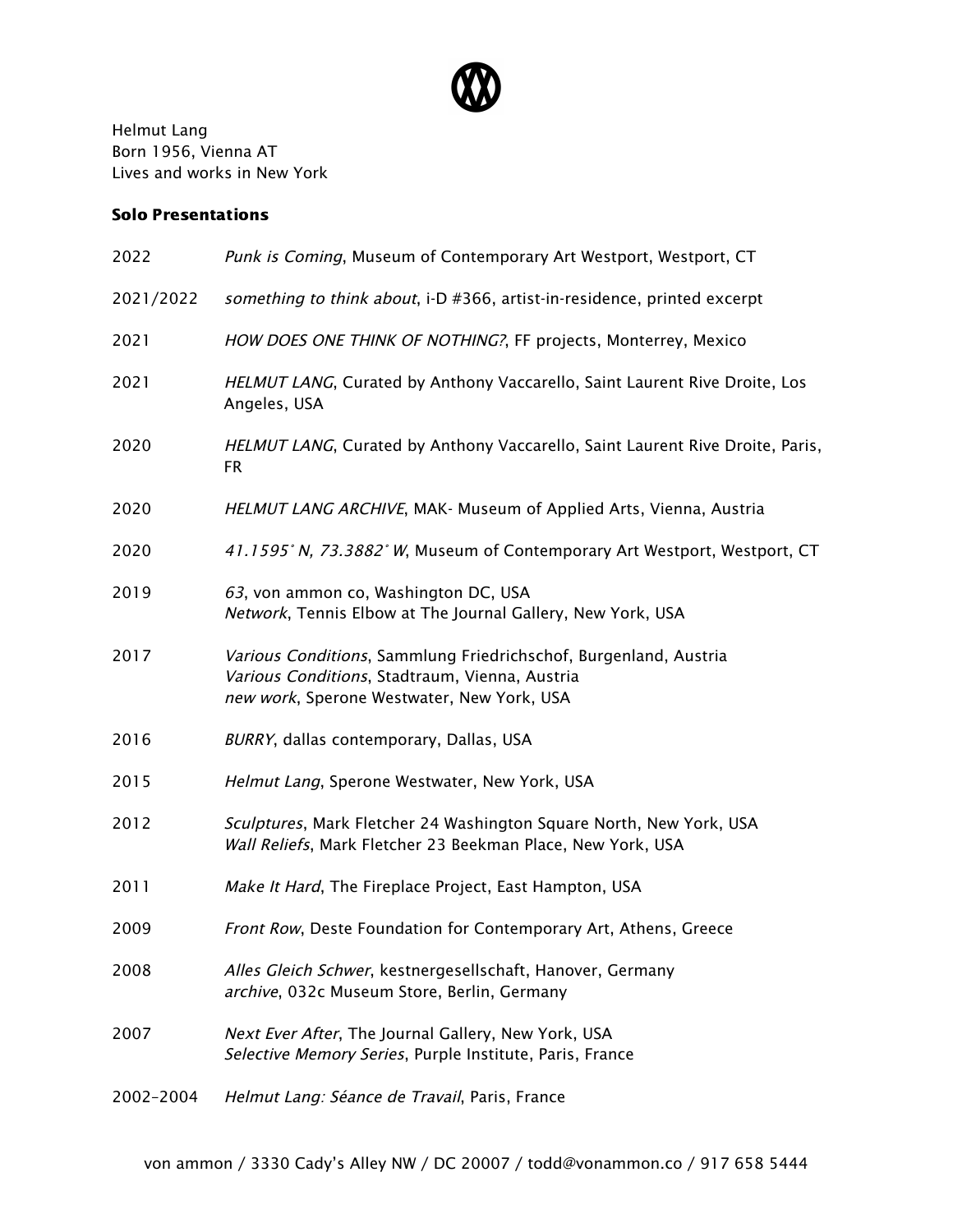

- 1998 Helmut Lang: Séance de Travail A/W 98/99, online
- 1997-2002 Helmut Lang: Séance de Travail, New York, USA
- 1986-1997 Helmut Lang: Séance de Travail, Paris, France

## Group Exhibitions

| 2019 | Henzel Studio Collaborations, The New, Los Angeles, USA<br>100 Sculptures (Paris!), anonymous gallery, Paris, France<br>Smile, Halsey Mckay Gallery, East Hampton, USA |
|------|------------------------------------------------------------------------------------------------------------------------------------------------------------------------|
| 2018 | destefashioncollection 1 to 8, The Bass, Miami Beach, USA<br>Fetish, The Club, Tokyo, Japan                                                                            |
| 2017 | Wormwood, Ellis King Gallery, Dublin, Ireland<br>The Carpet Kartell, Tanja Grunert Gallery, New York, USA                                                              |
| 2015 | Space and Matter, Sperone Westwater, New York, USA<br>Vienna for Art's Sake!, Winter Palace, Belvedere, Vienna, Austria                                                |
| 2014 | destefashioncollection: 1 to 8, Benaki Museum, Athens, Greece                                                                                                          |
| 2013 | The System of Objects, Deste Foundation for Contemporary Art, Athens, Greece<br>Commercial Break, anonymous gallery, Mexico City, Mexico                               |
| 2012 | front row, Deste Foundation for Contemporary Art/Barneys New York, New York,<br><b>USA</b>                                                                             |
| 2011 | Commercial Break, Venice Biennale, Venice, Italy<br>Austria Davaj!, MUAR, Moscow, Russia                                                                               |
| 2010 | Not in Fashion, Museum für Moderne Kunst, Frankfurt, Germany                                                                                                           |
| 2009 | Industrial Light Magic, Goethe Institute, New York, USA                                                                                                                |
| 1998 | Louise Bourgeois / Jenny Holzer / Helmut Lang, Kunsthalle Wien, Vienna, Austria                                                                                        |
| 1997 | Art/Fashion, Guggenheim SoHo, New York, USA                                                                                                                            |
| 1996 | I smell you on my clothes, La Biennale di Firenze, Florence, Italy                                                                                                     |

## Site-Specific Installations